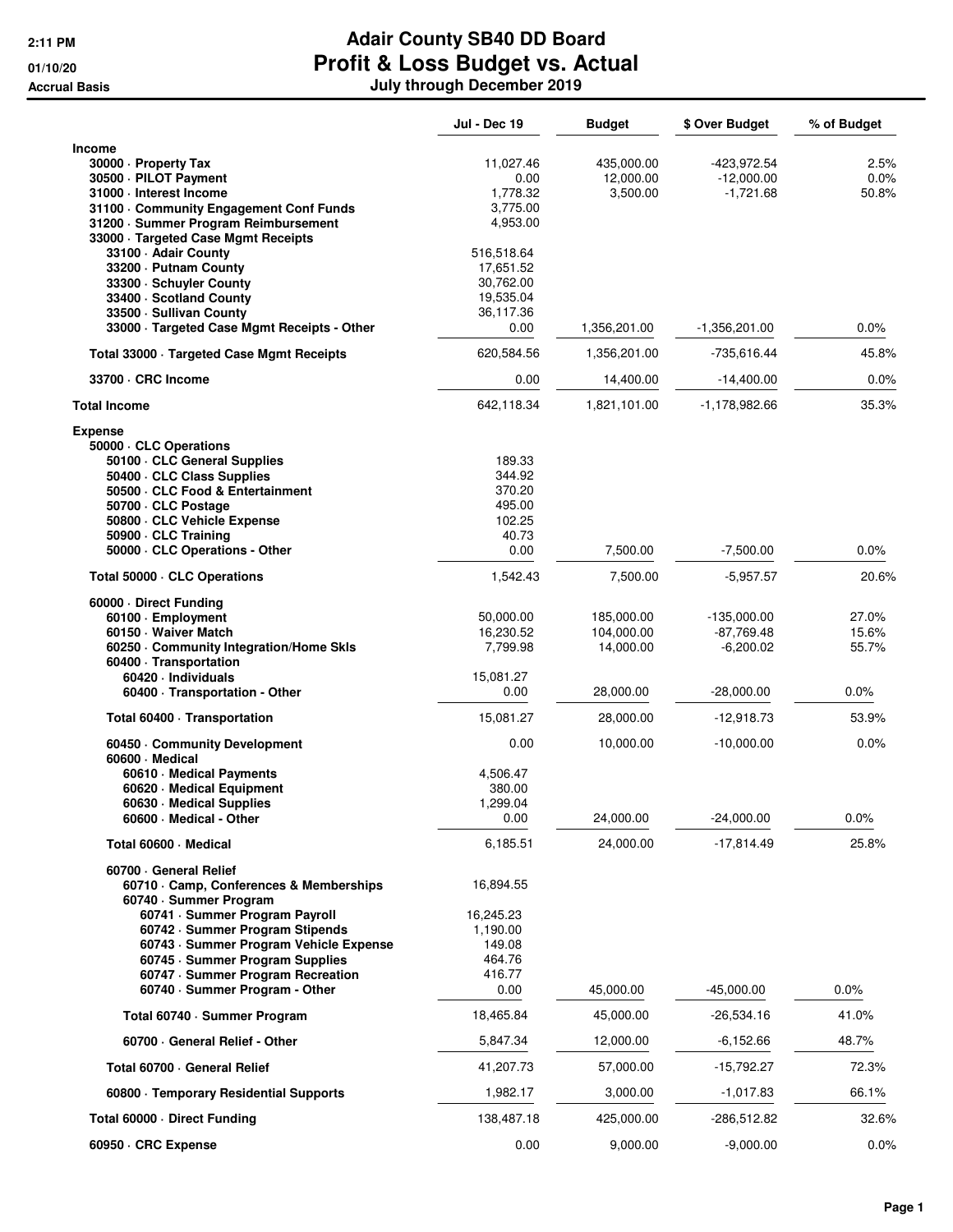|                                                                                 | <b>Jul - Dec 19</b>  | <b>Budget</b> | \$ Over Budget | % of Budget |
|---------------------------------------------------------------------------------|----------------------|---------------|----------------|-------------|
| 61000 · Funding to Other Counties                                               |                      |               |                |             |
| 61100 - Funding to Putnam County                                                | 1,220.28             |               |                |             |
| 61200 - Funding to Schuyler County                                              | 8,805.60             |               |                |             |
| 61300 · Funding to Scotland County                                              | 1,104.97             |               |                |             |
| 61400 - Funding to Sullivan County<br>61000 - Funding to Other Counties - Other | 5,934.38<br>0.00     | 35,000.00     | $-35,000.00$   | $0.0\%$     |
| Total 61000 - Funding to Other Counties                                         | 17,065.23            | 35,000.00     | -17,934.77     | 48.8%       |
| 80000 · Programming - Indirect                                                  |                      |               |                |             |
| 80500 · Accreditation                                                           | 0.00                 | 10,000.00     | -10,000.00     | 0.0%        |
| 81000 · Board Expense                                                           | 454.00               | 2,000.00      | $-1,546.00$    | 22.7%       |
| 82000 Governmental Relations                                                    | 0.00                 | 500.00        | $-500.00$      | 0.0%        |
| 83000 · Conferences/Workshops                                                   |                      |               |                |             |
| 83200 · Conferences/Workshop-CLC<br>83300 · Conferences/Workshops-General       | 10.00<br>2,459.68    |               |                |             |
| 83310 Community Engagement Conference                                           | 4,851.05             |               |                |             |
| 83000 · Conferences/Workshops - Other                                           | 1,359.13             | 5,750.00      | $-4,390.87$    | 23.6%       |
| Total 83000 · Conferences/Workshops                                             | 8,679.86             | 5,750.00      | 2,929.86       | 151.0%      |
| 83500 Depreciation Expense                                                      | 0.00                 | 50,000.00     | $-50,000.00$   | 0.0%        |
| 84000 Dues and Memberships                                                      | 350.00               | 4,000.00      | $-3,650.00$    | 8.8%        |
| 85000 · Employee Travel                                                         |                      |               |                |             |
| 70400 · TCM Admin Mileage                                                       | 975.17               |               |                |             |
| 71150 · TCM Adair Mileage                                                       | 4,234.52             |               |                |             |
| 72150 · TCM Putnam Mileage<br>73150 · TCM Schuyler Mileage                      | 1,045.16<br>1,517.28 |               |                |             |
| 74150 · TCM Scotland Mileage                                                    | 611.32               |               |                |             |
| 75150 · TCM Sullivan Mileage                                                    | 1,897.76             |               |                |             |
| 85000 · Employee Travel - Other                                                 | 3,908.90             | 30,000.00     | $-26,091.10$   | 13.0%       |
| Total 85000 · Employee Travel                                                   | 14,190.11            | 30,000.00     | -15,809.89     | 47.3%       |
| 86000 · Insurance                                                               |                      |               |                |             |
| 86100 · Directors & Officers                                                    | 425.00               |               |                |             |
| 86500 · Workers' Compensation                                                   | $-150.00$            |               |                |             |
| 86000 · Insurance - Other                                                       | 0.00                 | 26,000.00     | $-26,000.00$   | 0.0%        |
| Total 86000 · Insurance                                                         | 275.00               | 26,000.00     | $-25,725.00$   | 1.1%        |
| 87000 Office Expenses                                                           |                      |               |                |             |
| 87100 Office Supplies<br>87110 - Office Supplies-Country Club                   | 442.97               |               |                |             |
| 87120 Office Supplies-McPherson                                                 | 3,272.83             |               |                |             |
| 87100 - Office Supplies - Other                                                 | 1,344.52             | 8,000.00      | $-6,655.48$    | 16.8%       |
| Total 87100 · Office Supplies                                                   | 5,060.32             | 8,000.00      | $-2,939.68$    | 63.3%       |
|                                                                                 |                      |               |                |             |
| 87200 Dostage                                                                   | 627.00               |               |                |             |
| 87210 · Postage-General<br>87220 · Postage-TCM                                  | 369.39               |               |                |             |
| 87200 · Postage - Other                                                         | 0.00                 | 2,000.00      | $-2,000.00$    | 0.0%        |
| Total 87200 · Postage                                                           | 996.39               | 2,000.00      | $-1,003.61$    | 49.8%       |
| 87300 Advertising/Marketing                                                     | 185.00               | 3,000.00      | -2,815.00      | 6.2%        |
| 87400 · Copier                                                                  |                      |               |                |             |
| 87420 · Copier-McPherson                                                        | 2,141.35             |               |                |             |
| 87400 · Copier - Other                                                          | 0.00                 | 4,500.00      | $-4,500.00$    | $0.0\%$     |
| Total 87400 · Copier                                                            | 2,141.35             | 4,500.00      | -2,358.65      | 47.6%       |
| 87450 · Employee Retention/Appreciation                                         | 538.68               | 3,500.00      | $-2,961.32$    | 15.4%       |
| 87700 · Building Maintenance                                                    |                      |               |                |             |
| 87710 · Janitorial                                                              |                      |               |                |             |
| 87711 · Janitorial-Country Club<br>87712 · Janitorial-McPherson                 | 2,910.83<br>4,735.63 |               |                |             |
| Total 87710 - Janitorial                                                        | 7,646.46             |               |                |             |
|                                                                                 |                      |               |                |             |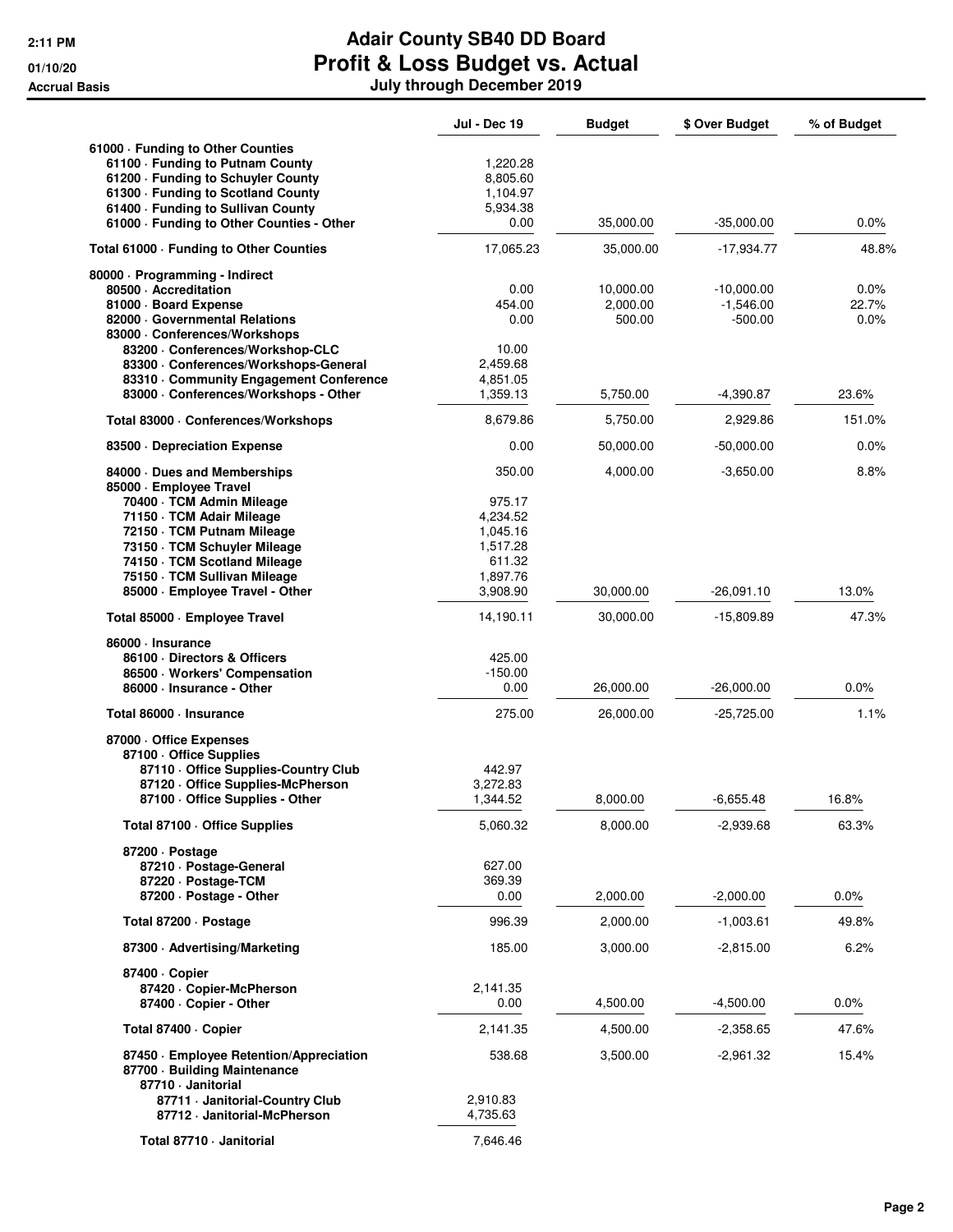|                                                                                                         | <b>Jul - Dec 19</b>     | <b>Budget</b> | \$ Over Budget | % of Budget |
|---------------------------------------------------------------------------------------------------------|-------------------------|---------------|----------------|-------------|
| 87720 - Lawn Care                                                                                       |                         |               |                |             |
| 87721 - Lawn Care-Country Club<br>87722 · Lawn Care-McPherson                                           | 750.00<br>210.00        |               |                |             |
| Total 87720 - Lawn Care                                                                                 | 960.00                  |               |                |             |
| 87730 · Snow Removal                                                                                    |                         |               |                |             |
| 87731 · Snow Removal-Country Club<br>87732 · Snow Removal-McPherson                                     | 167.50<br>192.50        |               |                |             |
| Total 87730 · Snow Removal                                                                              | 360.00                  |               |                |             |
| 87700 Building Maintenance - Other                                                                      | 4,850.00                | 20,000.00     | $-15,150.00$   | 24.3%       |
| Total 87700 · Building Maintenance                                                                      | 13,816.46               | 20,000.00     | -6,183.54      | 69.1%       |
| 87800 · Software & Technology<br>87820 · Soft & Tech-McPherson<br>87800 · Software & Technology - Other | 8,632.00<br>19,620.00   | 55,000.00     | -35,380.00     | 35.7%       |
| Total 87800 · Software & Technology                                                                     | 28,252.00               | 55,000.00     | $-26,748.00$   | 51.4%       |
| Total 87000 · Office Expenses                                                                           | 50,990.20               | 96,000.00     | $-45,009.80$   | 53.1%       |
| 87500 · Personnel                                                                                       |                         |               |                |             |
| 51000 · CLC Personnel<br>51100 · CLC Center Salary Expense                                              | 34,700.00               |               |                |             |
| Total 51000 · CLC Personnel                                                                             | 34,700.00               |               |                |             |
| 66000 · Payroll Expenses                                                                                |                         |               |                |             |
| 66500 · Salary Sick                                                                                     | 13,182.01               |               |                |             |
| 66700 · Salary Vacation<br>66000 · Payroll Expenses - Other                                             | 19,355.97<br>35,141.14  |               |                |             |
|                                                                                                         |                         |               |                |             |
| Total 66000 · Payroll Expenses                                                                          | 67,679.12               |               |                |             |
| 70300 · TCM Admin Salary<br>71110 · TCM Adair Salary Expense                                            | 56,277.83<br>156,961.76 |               |                |             |
| 71115 · TCM Adair Overtime                                                                              | 290.69                  |               |                |             |
| 72110 · TCM Putnam Salary Expense                                                                       | 9,847.97                |               |                |             |
| 73110 · TCM Schuyler Salary Expense                                                                     | 18,377.58               |               |                |             |
| 74110 · TCM Scotland Salary Expense<br>75110 · TCM Sullivan Salary Expense                              | 7,031.78<br>21,937.23   |               |                |             |
| 87510 · Salary Expense                                                                                  | 79,207.31               |               |                |             |
| 87540 · Employee Benefits                                                                               | 109,965.90              |               |                |             |
| 87550 · Unemployment Tax<br>87500 · Personnel - Other                                                   | 458.16<br>0.00          | 1,233,127.23  | -1,233,127.23  | 0.0%        |
| Total 87500 · Personnel                                                                                 | 562,735.33              | 1,233,127.23  | $-670,391.90$  | 45.6%       |
| 88000 - Professional Services                                                                           |                         |               |                |             |
| 88100 · Audit                                                                                           | 0.00                    | 3,900.00      | $-3,900.00$    | $0.0\%$     |
| 88200 · Legal Services                                                                                  | 270.00                  | 2,000.00      | $-1,730.00$    | 13.5%       |
| 88300 · Consulting                                                                                      | 0.00                    | 1,000.00      | $-1,000.00$    | $0.0\%$     |
| Total 88000 · Professional Services                                                                     | 270.00                  | 6,900.00      | $-6,630.00$    | 3.9%        |
| 88500 · Training                                                                                        |                         |               |                |             |
| 76000 · TCM Training<br>88500 · Training - Other                                                        | 599.10<br>1,222.03      | 15,000.00     | $-13,777.97$   | 8.1%        |
| Total 88500 · Training                                                                                  | 1,821.13                | 15,000.00     | $-13,178.87$   | 12.1%       |
| 89000 · Utilities                                                                                       |                         |               |                |             |
| 89100 - Electricity                                                                                     |                         |               |                |             |
| 89110 - Electricity-Country Club<br>89130 - Electricity-314 E McPherson                                 | 910.45<br>2,418.61      |               |                |             |
| 89100 · Electricity - Other                                                                             | 0.00                    | 7,000.00      | $-7,000.00$    | 0.0%        |
|                                                                                                         |                         |               |                |             |
| Total 89100 · Electricity                                                                               | 3,329.06                | 7,000.00      | $-3,670.94$    | 47.6%       |